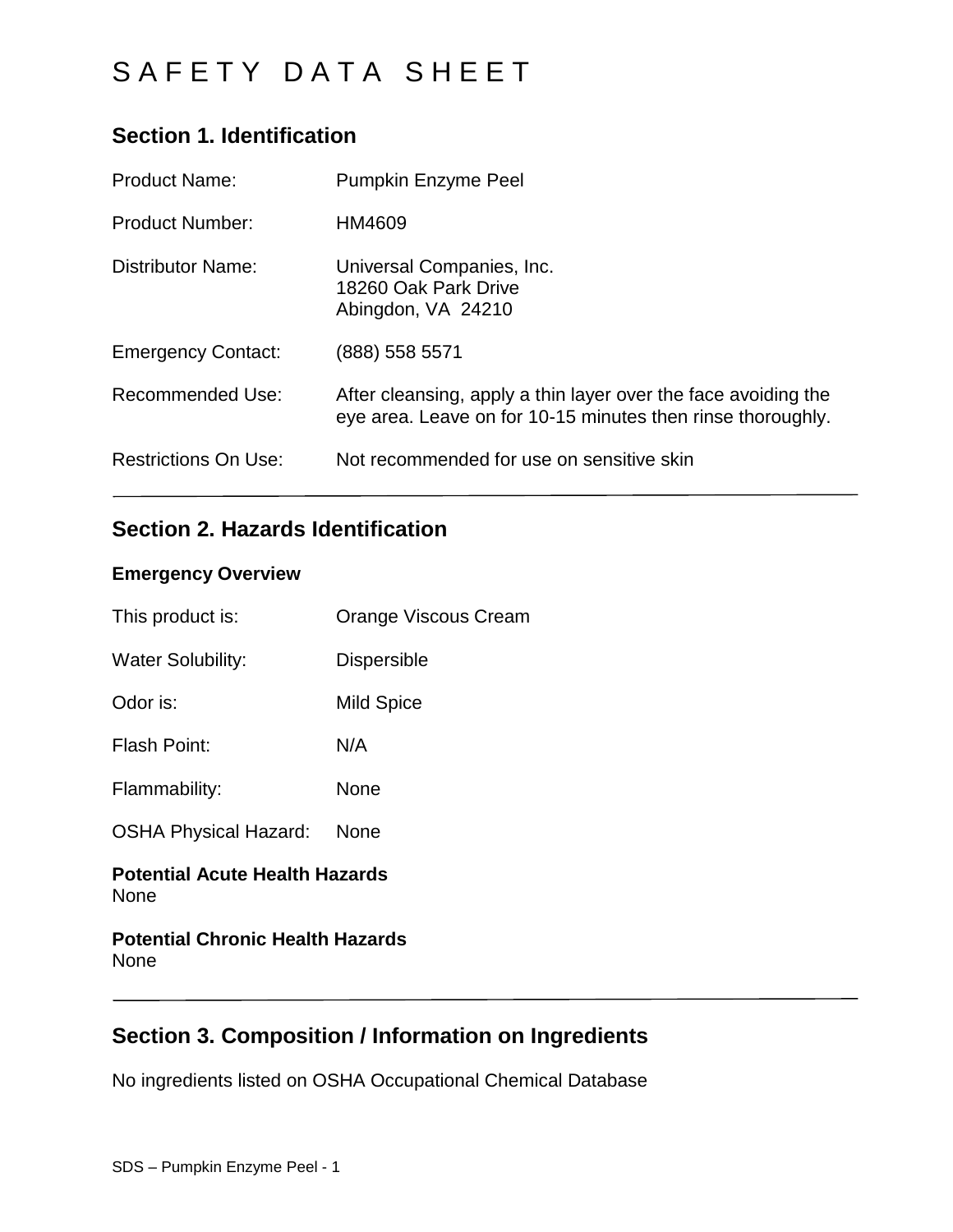### **Section 4. First Aid Measures**

#### **Emergency and First Aid Measures**

| Eyes:       | Irrigate thoroughly with plenty of water until discomfort is relieved.                                                                                                          |
|-------------|---------------------------------------------------------------------------------------------------------------------------------------------------------------------------------|
| Skin:       | Avoid contact with irritated or damaged skin. If irritation occurs, remove<br>product, wash thoroughly with water and mild soap, then apply a soothing<br>ointment if available |
| Inhalation: | No evidence of adverse effects                                                                                                                                                  |
| Ingestion:  | If a large amount is swallowed, get medical attention                                                                                                                           |

### **Section 5. Fire Fighting Measures**

| Flashpoint:                                   | N/A                                  |
|-----------------------------------------------|--------------------------------------|
| Flammability:                                 | <b>None</b>                          |
| <b>Extinguishing Media:</b>                   | Dry Chemical, Foam or Carbon Dioxide |
| <b>Special Fire Fighting</b><br>Procedure:    | <b>None</b>                          |
| Unusual Fire and<br><b>Explosion Hazards:</b> | <b>None</b>                          |

### **Section 6. Accidental Release Measures**

Cover with an inert absorbent material and remove to a disposal container. Mop up and then wash with soapy water.

Disposal Procedure: Dispose of as specified by local codes. Observe local, state and federal regulations.

### **Section 7. Handling & Storage**

Covered storage at 15-25°C

Avoid freezing temperatures

Flammability: None

SDS – Pumpkin Enzyme Peel - 2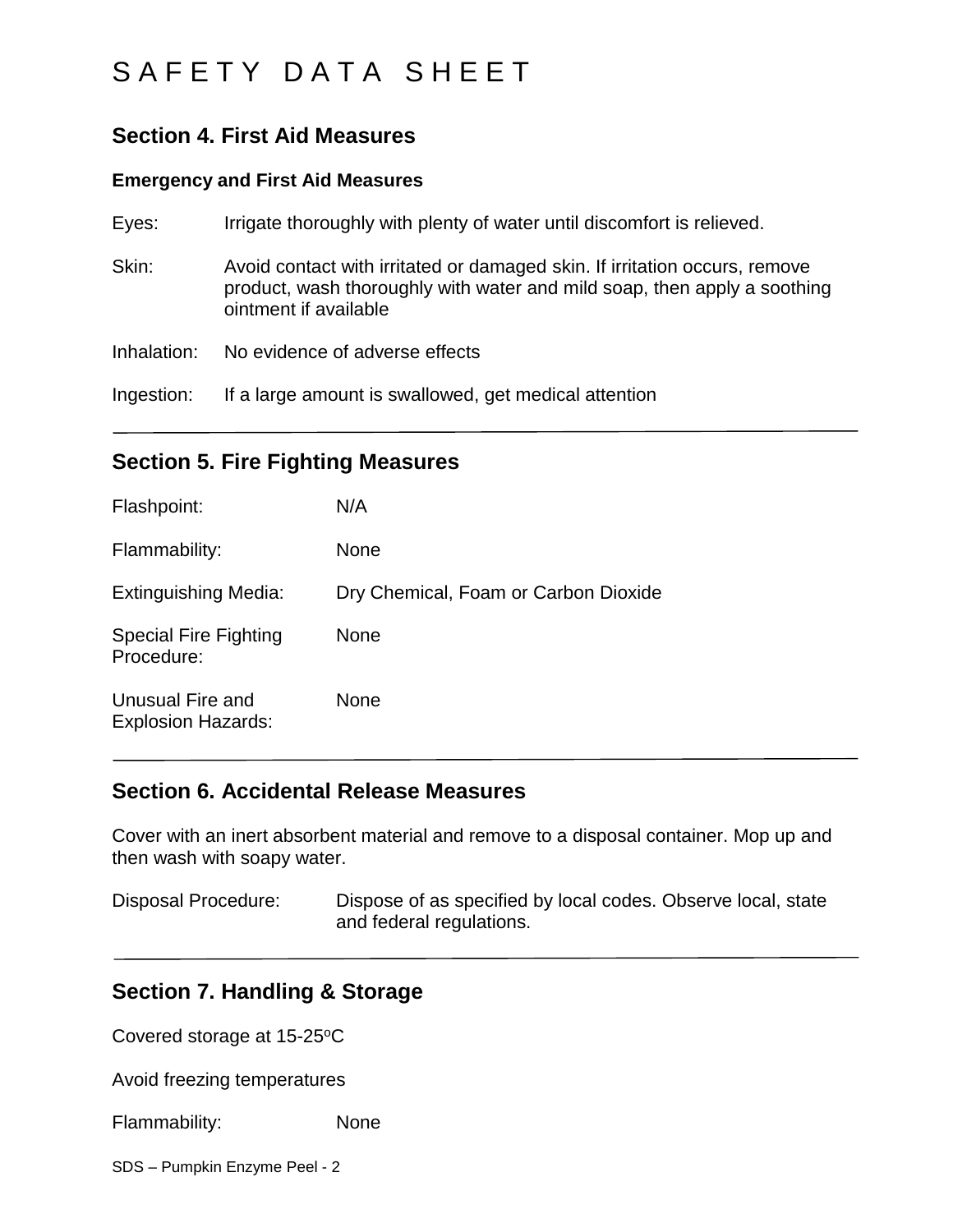Other Physical Hazards: None

## **Section 8. Exposure Controls / Personal Protection**

| None        |
|-------------|
|             |
| <b>None</b> |
| <b>None</b> |
| <b>None</b> |
| None        |
|             |

# **Section 9. Physical and Chemical Properties**

| <b>PARAMETER</b>                                 | <b>VALUE</b>                                |
|--------------------------------------------------|---------------------------------------------|
| Appearance:                                      | <b>Viscous Cream</b>                        |
| Colour:                                          | <b>Light Orange</b>                         |
| Odor:                                            | <b>Mild Spice</b>                           |
| <b>Physical State:</b>                           | <b>Cream Emulsion</b>                       |
| pH:                                              | 5.0                                         |
| <b>Boiling Point:</b>                            | >100C                                       |
| <b>Vapor Density</b>                             | Not applicable                              |
| Solubility in Water:<br>Specific Gravity (range) | <b>Dispersible</b><br>$0.95 - 1.05$         |
| % VOC                                            | Complies with Federal and State regulations |
|                                                  |                                             |

# **Section 10. Stability and Reactivity**

Stability: Stable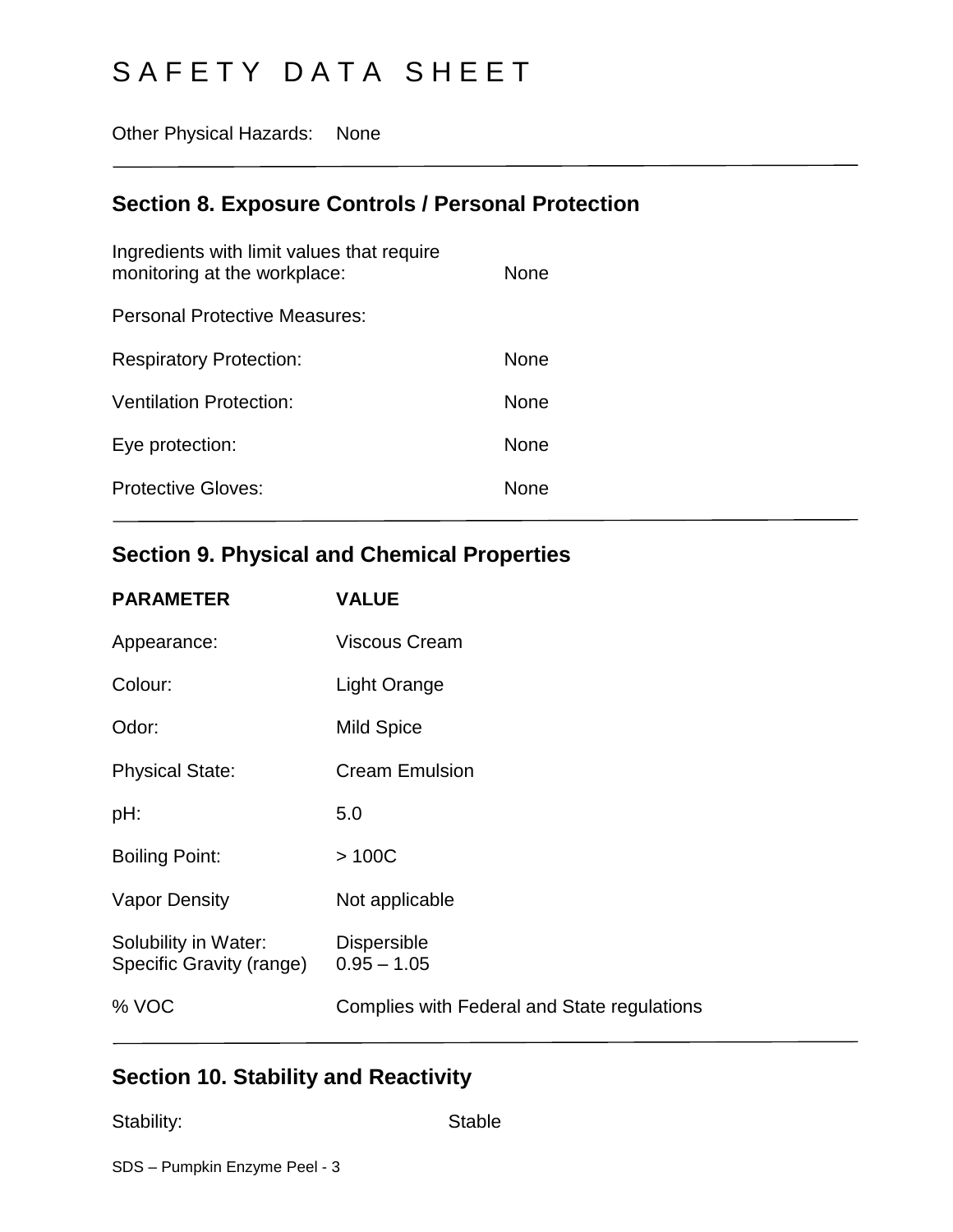| Incompatibility:                        | <b>None</b>           |
|-----------------------------------------|-----------------------|
| <b>Hazardous Decomposition Products</b> | <b>None</b>           |
| Hazardous polymerization:               | <b>Will Not Occur</b> |

# **Section 11. Toxicological Information**

| Eye Irritation:                           | Mild eye irritant                                                              |
|-------------------------------------------|--------------------------------------------------------------------------------|
| <b>Skin Corrosion/Irritation:</b>         | Not a skin irritant based on product testing                                   |
| <b>Respiratory or Skin Sensitization:</b> | Not a skin sensitizer based on product testing                                 |
| Acute toxicity:                           | Not Available                                                                  |
| <b>Germ Cell Mutagenicity:</b>            | Does not contain any ingredients known to be<br>mutagenic according to OSHA    |
| Carcinogenicity:                          | Does not contain any ingredients known to be<br>carcinogenic according to OSHA |
| Reproductive toxicity:                    | Not expected to cause reproductive toxicity                                    |
| STOT - Single Exposure:                   | Not expected to cause organ toxicity                                           |
| STOT - Repeat Exposure:                   | Not expected to cause organ toxicity                                           |
| <b>Aspiration Hazard:</b>                 | Not an aspiration hazard                                                       |

# **Section 12. Ecological Information**

| <b>Aquatic Toxicity:</b>          | Not expected to cause aquatic toxicity |
|-----------------------------------|----------------------------------------|
| Persistence and Degradability:    | Not Available                          |
| <b>Bioaccumulative Potential:</b> | Not Available                          |
| Mobility in Soil:                 | Not Available                          |
| <b>Other Adverse Effects:</b>     | Not expected to cause adverse effects. |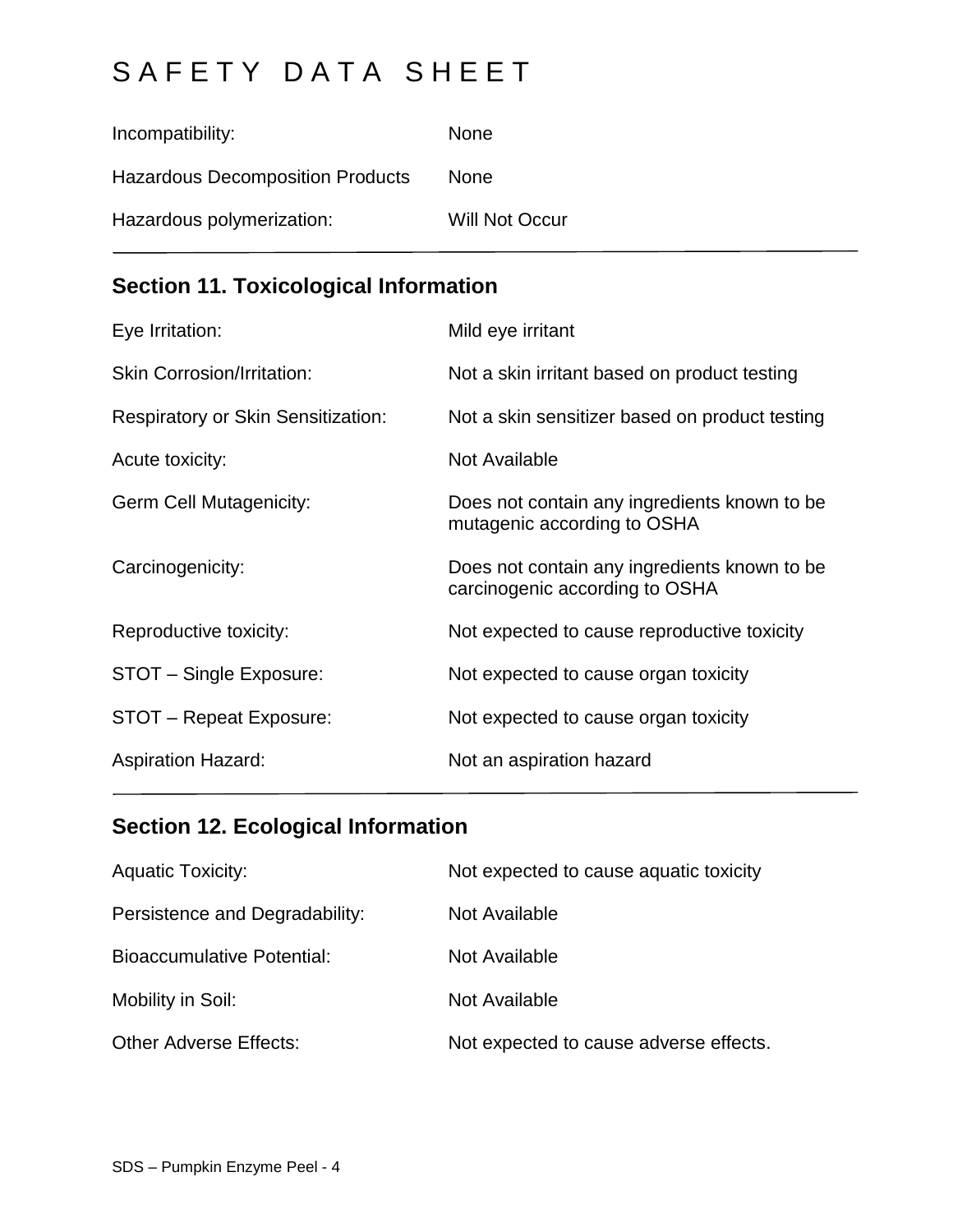# S A F E T Y D A T A S H E E T

## **Section 13. Disposal Considerations**

Consult applicable Local and State Regulations for disposal of non-hazardous liquids or solids. Do not dispose down sewer systems. Disposal in a properly regulated landfill is acceptable.

### **Section 14. Transport Information**

**Ground (DOT):**. Not hazardous for transport. **Vessel (IMDG):** Not hazardous for transport. **Air (IATA):** Not hazardous for transport.

### **Section 15. Regulatory Information**

#### **US Federal**

The product described in this Safety Data Sheet is regulated under the Federal Food, Drug, and Cosmetics Act and is safe to use as per directions on container, box or accompanying literature (where applicable).

### **US States**

CA Prop 65: This product is not subject to warning labeling under California Proposition 65.

State Right-to-Know: No ingredients present in the finished product are listed on state right-to-know lists or state work exposure lists.

### **Toxic Substances Control Act (TSCA) Inventory Status:**

This material is for cosmetic use.

### **TSCA Export Notification Rules:**

This product does not contain any TSCA export notifiable ingredients.

#### **Sara Title III Section 313**

This product contains no chemicals subject to the reporting requirement of section 313 of SARA.

### **CERCLA 302.4 Hazardous Substances**

Contains no CERCLA reportable ingredients.